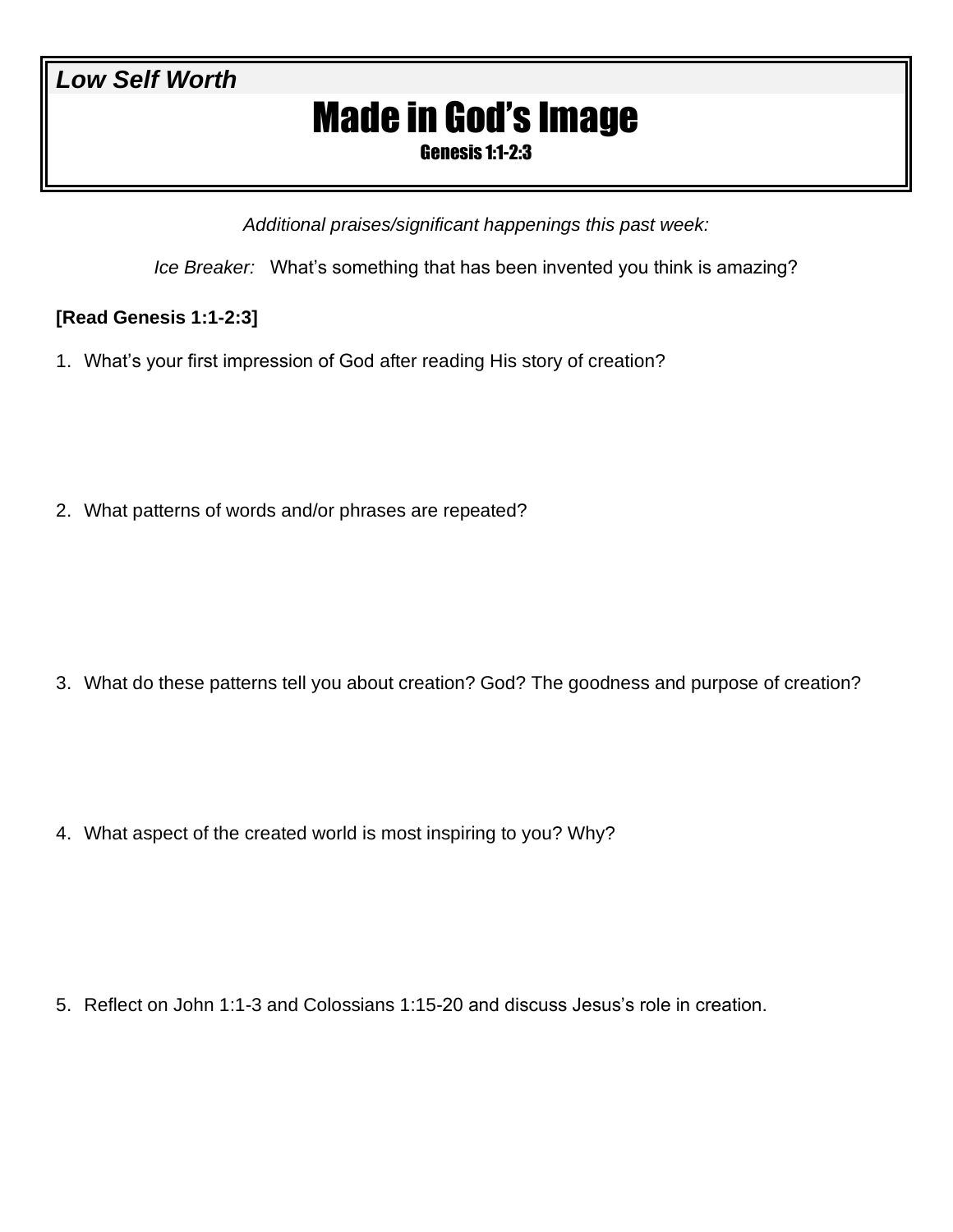6. What does it mean to you that man and woman are created "in the image of God"?

7. How does knowing this affect how God desires for you to feel about yourself?

8. How should this affect your relationship with God? (Psalm 139:13-18)

### **Wrap up:**

In what ways has God used this study to adjust your thinking about yourself?

#### **Prayer:**

Ministry to one another through prayer

# **LIFE Groups**

*A safe place to build friendships and nurture spiritual growth.*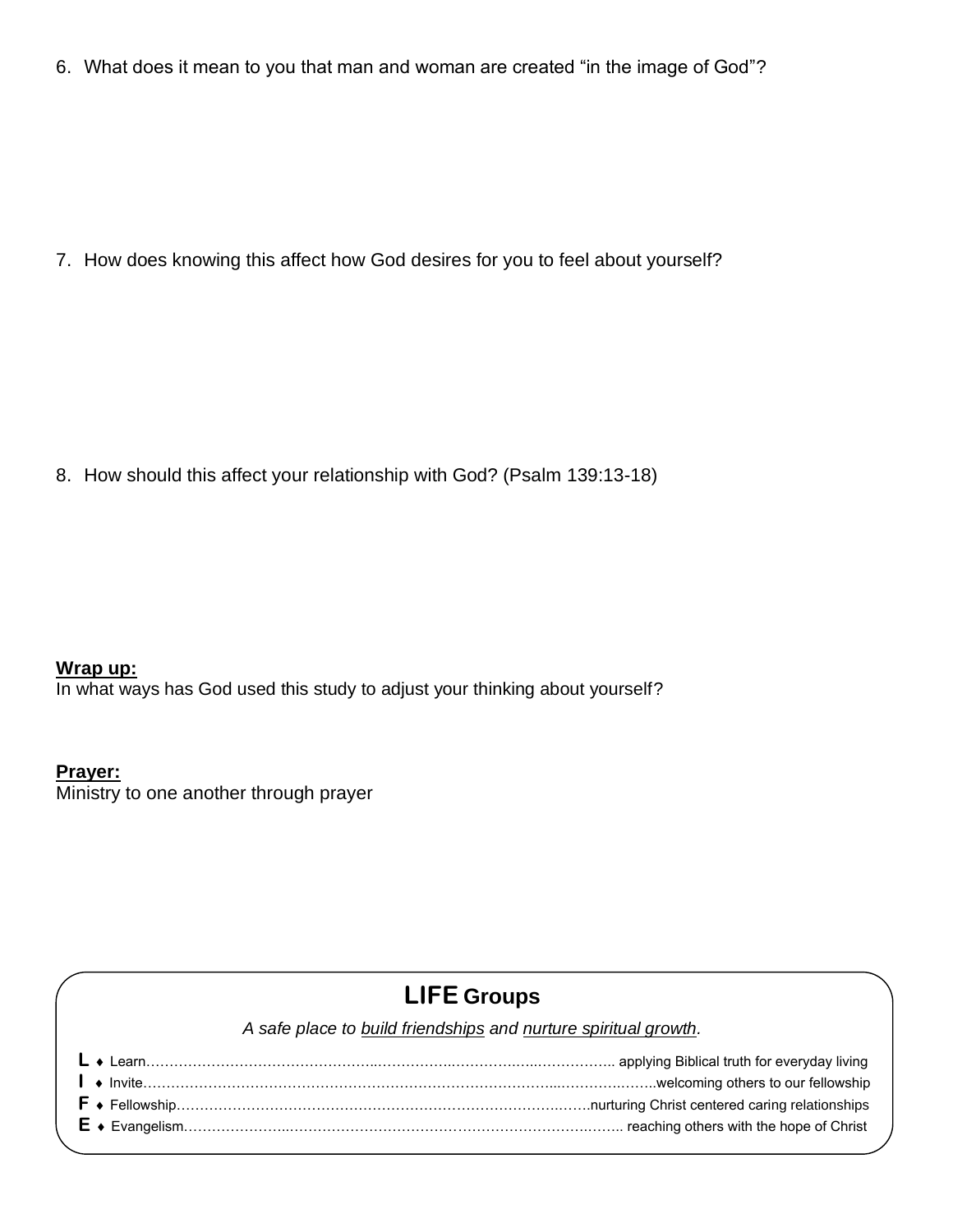## *Low Self Worth*

# Accepted and Loved

Luke 19:1-10

*Additional praises/significant happenings this past week:*

*Ice Breaker:* What's been your least favorite job growing up?

### **[Read Luke 19:1-10]**

1. In what ways can you best identify with Zacchaeus? (wealthy, short, sinner, curious, etc.)

2. What do you suppose was going on in Zacchaeus's soul that he went to such measures to 'see' Jesus?

3. Why do you think Jesus singled him out?

4. How did Zacchaeus respond to Jesus' request?

5. What's the significance of Jesus wanting to dine with him?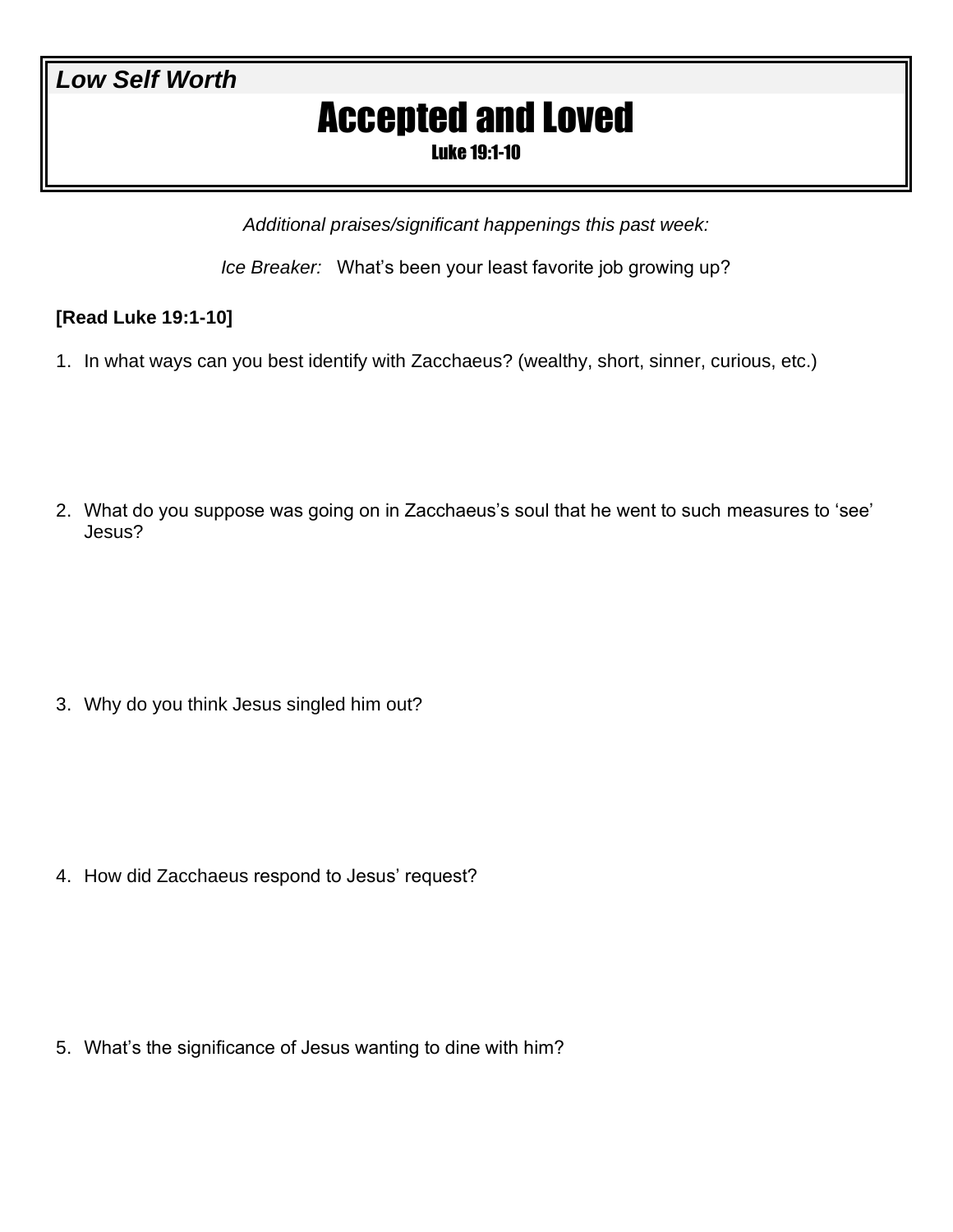6. If you were Zacchaeus, how would have you felt when asked to come down and receive Him into his home?

7. Why does it bother others that Jesus dines with him?

8. What do Jesus's actions towards Zacchaeus tell you about His love and acceptance of you?

#### **Wrap up:**

From this lesson, how has God affirmed, assured and reminded you of His acceptance and loving relationship He desires to have with you? Is there a response He desires of you?

#### **Prayer:**

Ministry to one another through prayer

## **LIFE Groups**

*A safe place to build friendships and nurture spiritual growth.*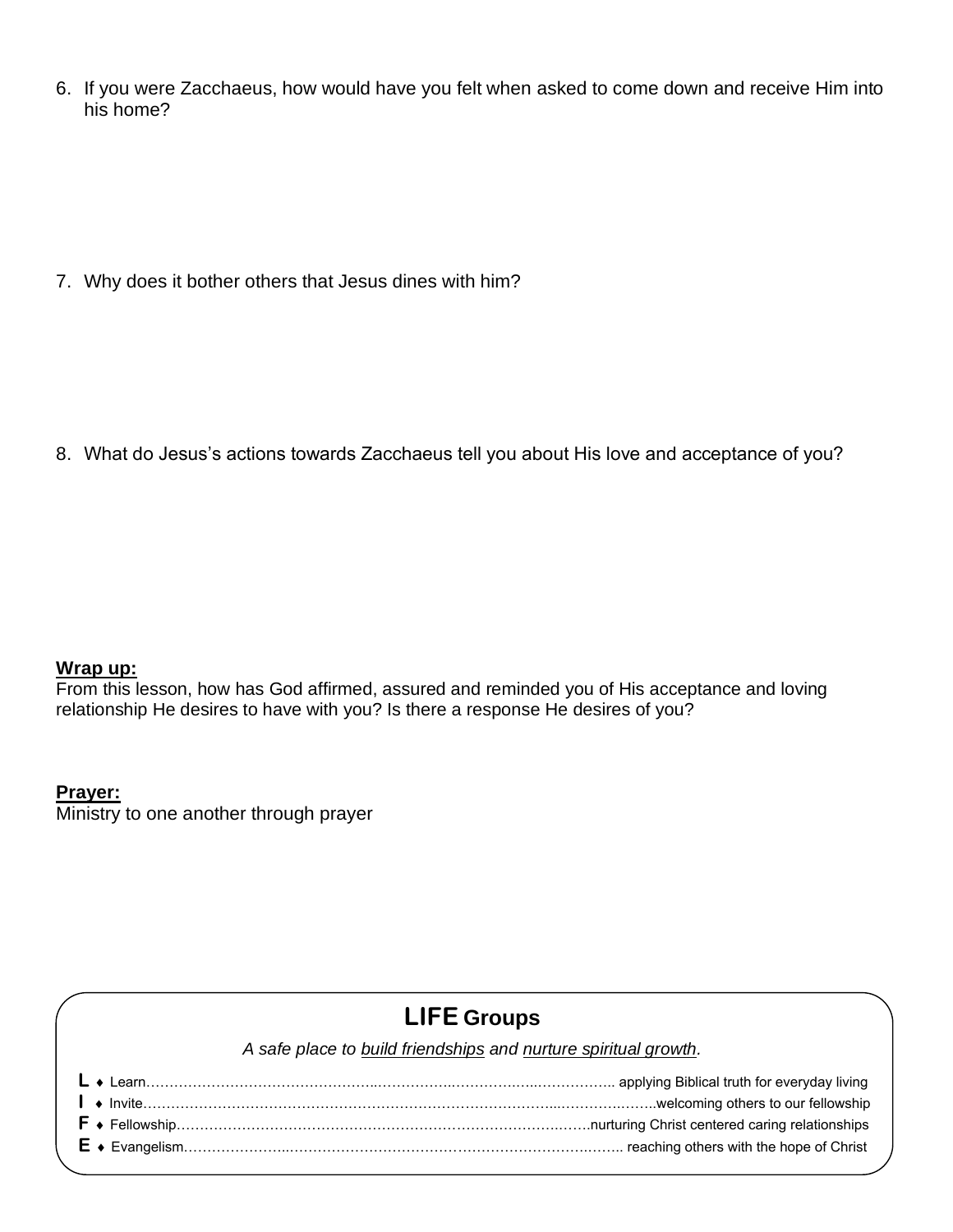# Chosen of God

Ephesians 1:1-14

*Additional praises/significant happenings this past week:*

*Ice Breaker:* Who do you know that's been adopted?

## **[Read Ephesians 1:1-14]**

1. Who is Paul writing… how are they described (v. 1)?

2. How does it impact you to think of being "chosen" by God? (also John 15:16)

3. In your words, describe the "blessings in Christ" …what are seven things God has done for us, starting in v. 4?

4. Which of the above seem most significant to you? Why?

5. Discuss why you think the "mystery" of His will is a good word to use.